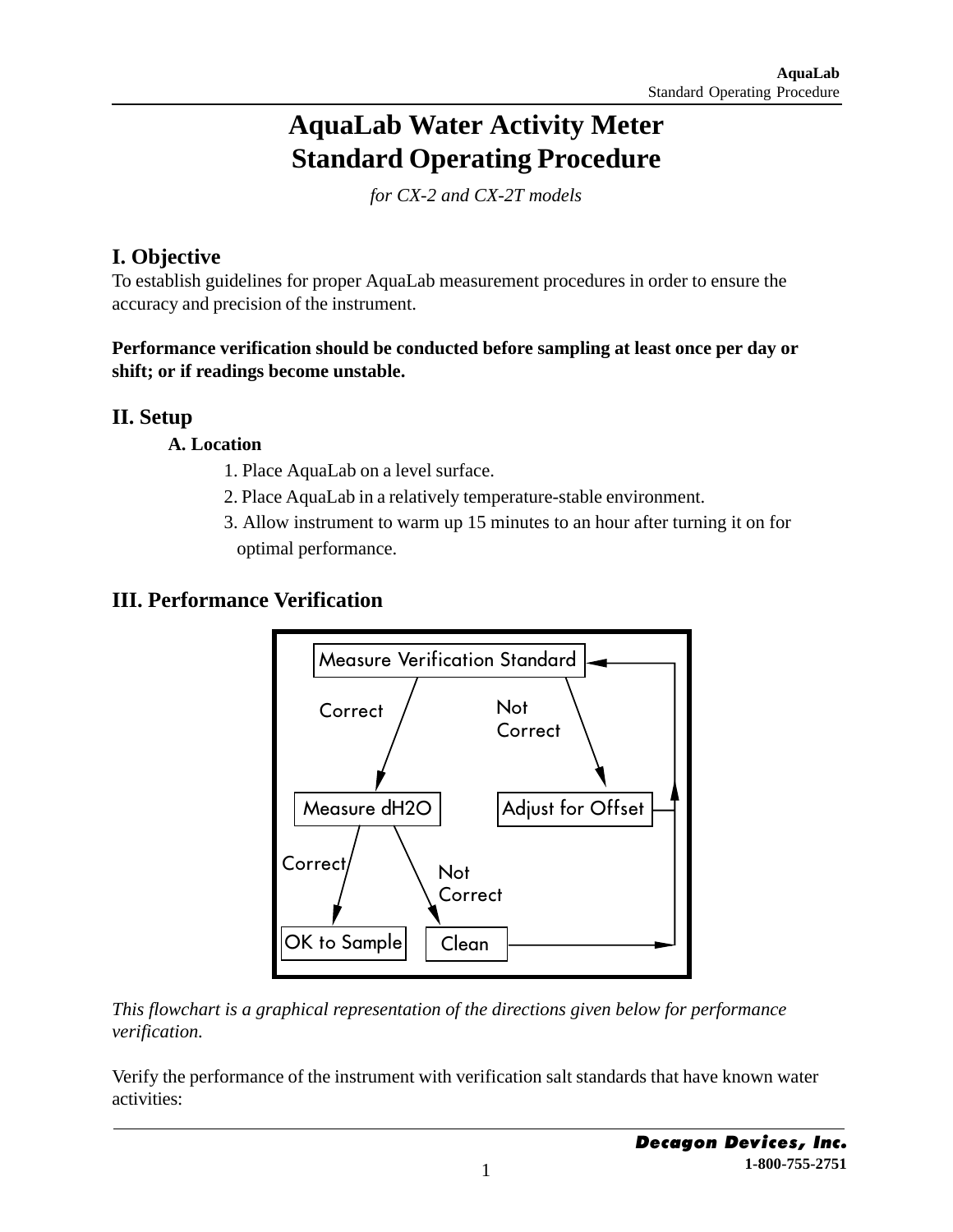#### **Verification**

- 1. Choose a verification standard that is close to the  $a_w$  of the sample you are measuring. Make sure that your standard is at ambient temperature before you load it into the sample drawer, and that your AquaLab has warmed up long enough to make accurate readings.
- 2. Empty the whole vial of verification standard into a sample cup and place it in the AquaLab's sample drawer.
- 3. Carefully slide the drawer closed, being careful not to splash or spill the solution and contaminate the chamber.
- 4. Turn the drawer knob to the READ position to make an  $a<sub>w</sub>$  reading. Make two readings. The  $a<sub>w</sub>$  readings should be within  $\pm 0.003$  of the given value for your verification standard.
- 5. If your AquaLab is reading within 0.003 of the salt solution, prepare a sample cup half full of distilled water and make two readings. The second  $a_w$  reading should be  $1.000 \pm 0.003$ . If your salt reading is correct and your distilled water reading is not, it is probably due to contamination of the sensor chamber. Refer to the manual for cleaning instructions. After cleaning, repeat these instructions.
- If you consistently get readings that are outside of the  $a_w$  of your salt solution by more than  $\pm 0.003$ , a linear offset has probably occurred. In this case, adjust the reading on the salt solution to its correct value. This is done by the following:

#### **Adjusting for linear offset**

- 1. Once you are certain that a linear offset has occurred, choose a verification standard that is close to the  $a_w$  of the sample you are measuring. Each of the verification standards supplied by Decagon has its  $a_w$  labeled. Before you begin sampling, make sure that your standard is at ambient temperature before you load it into the sample drawer, and that your AquaLab has warmed up long enough to make accurate readings.
- 2. Empty the whole vial of solution into a sample cup and place it in the AquaLab's sample drawer.
- 3. Carefully slide the drawer closed, being careful not to splash or spill the solution and contaminate the chamber.
- 4. Turn the drawer knob to the READ position to make an  $a_w$  reading. After it has finished sampling the verification standard, adjust the reading on the AquaLab to the correct value while the AquaLab is still beeping. This is done by twisting the potentiometer located on the left side of the screen with a small flat-head screwdriver.  *Note: The potentiometer only turns one complete rotation. Please use the flat-head screwdriver provided with your instrument to prevent damage to the screw head.*